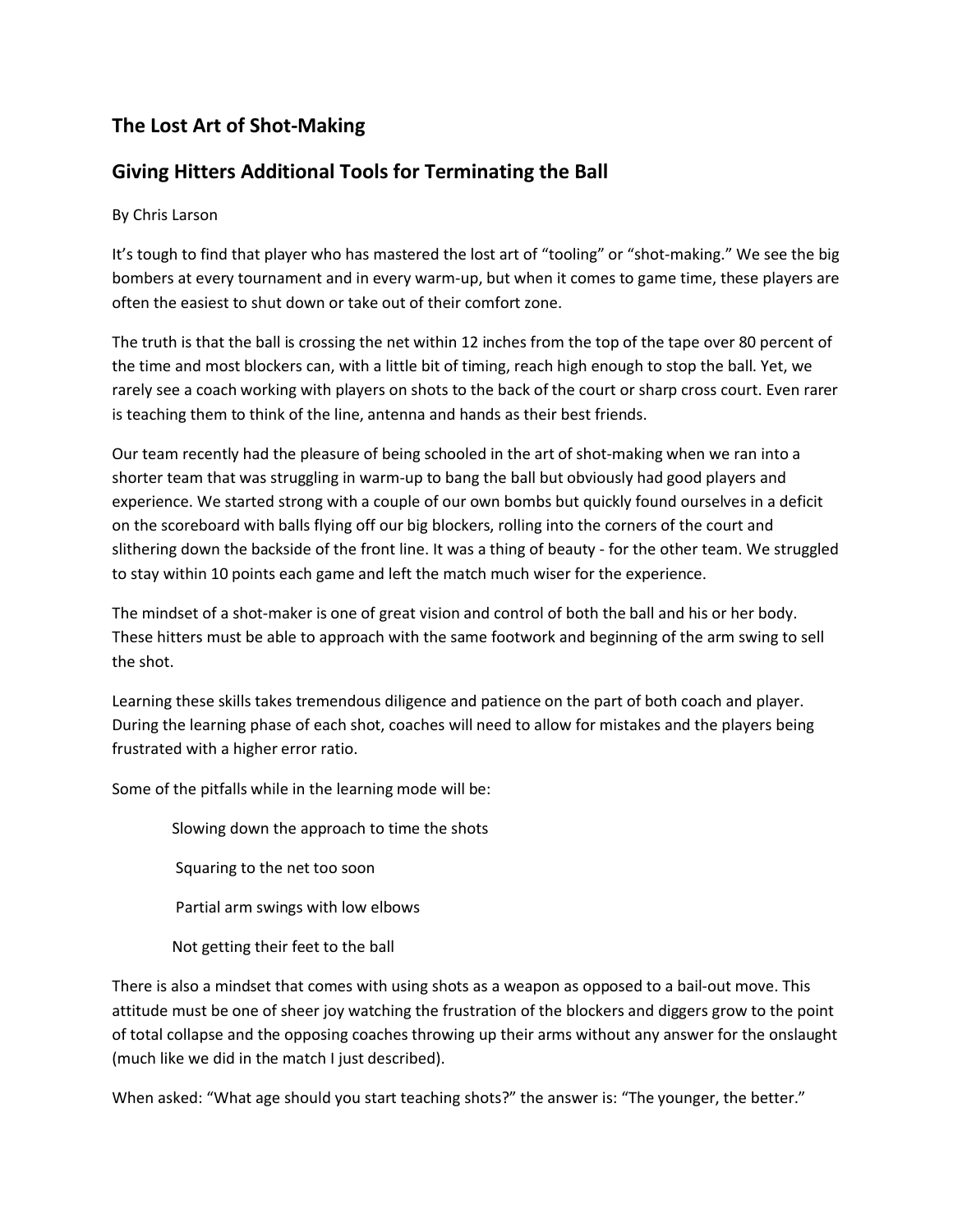There are some basics that you need to have in place (like a good arm swing and footwork to really sell the shot), but as soon as these skills are in place, it is never too soon. Younger players are less likely to be successful in crushing the ball until they are of a certain height, but anyone can use shots to get points on the board regardless of age or height. The other advantage is that, by the time they are able to swing away at the 3-meter line, you will have created wily, creative, smart hitters.

Shot definitions include:

 **Tipping** – open hand movement of the ball directed above or around the blockers usually landing short in the court. This can be expanded into deep court tips and power tipping.

 **Chipping** – open hand soft topspin or side spin shots directed over or around the block landing in the open court short or behind the defense.

 **Hitting Line** – full swing with either shoulder's squared to the line shot or swinging across the hitter's body towards the line.

 **Soft into the Block** – hitting the ball softly off the block to avoid being stuffed and allowing your coverage to play the ball up for another attempt at an attack.

**Tooling** – hitting, chipping or tipping off the hands of the blockers.

 **Sharp Cross Court** – hitting inside the block and closer to the net than the cross court digger, as close to or inside the 3 meter line as possible.

 **Roll Shot** – same as chipping but could be top spin or side spin to put direction on the ball into areas with more pace than a chip.

There are many ways to teach these shots but one of the best methods is to let the players try them in traditional hitting drills. By modifying the drill to reward the shots and placement rather than the ball's hitting the floor at a high rate of speed; you will see steady progress in your players' skills. Here are a few examples:

 **Tool the Fool** - Place a couple of players on a box to simulate a double block. Let the hitter tool, wipe, throw, tip the ball in all directions and positions on the court. This will teach creativity, technique and vision.

 **Short Court** - Run a power tipping drill with 6 vs. 6, inside the 3 meter line. The goals are to work on transition, coverage and shots. Start with a cooperative roll over the net and score it just like any short court game. You can also double the points anytime they execute a particular shot or successfully cover and dig up a shot. Again, this will work on the player's vision as well as reading the hitter, the block and the defense.

 **Simon Says** - Another drill that gets the hitter to think later in the approach. Have the covering setter or back row player call the shot for the hitter at the last minute. This addresses several pieces of the game at once (setting, hitting, coverage, communication, etc.) and will transfer from the practice